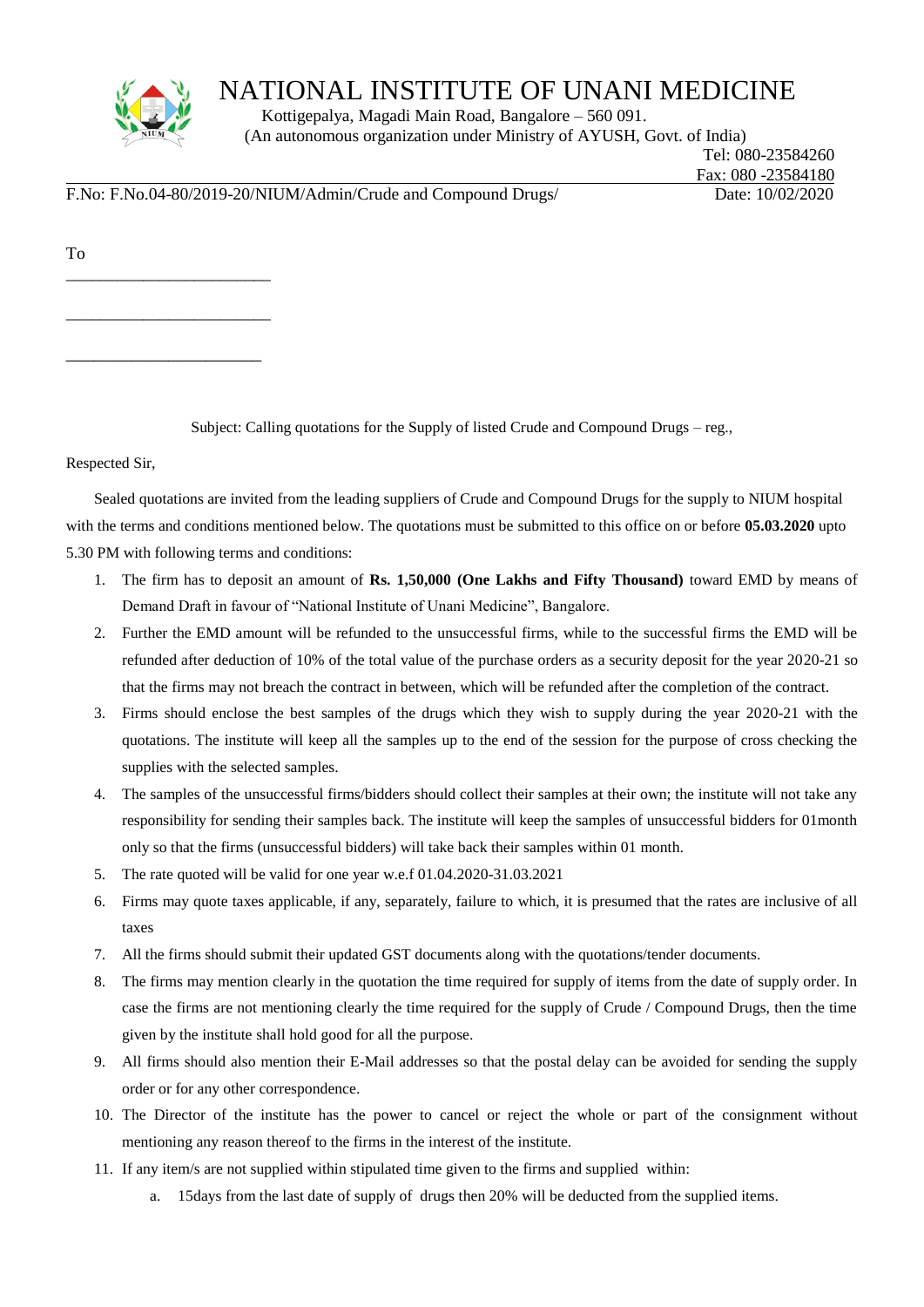- b. If the item/s are supplied between 16-30<sup>th</sup> days from the last date then 30% of the item/s billed amount of the late supplied item/s will be deducted. After 30days items will be treated as cancelled and in such condition the items may be purchased from another bidder or from the open market & excess payment if any made shall be recovered from the bill amount or EMD.
- 12. No partial supply of individual PO of any drug/s shall be entertained in any condition.
- 13. The items should be supplied within stipulated dates as mentioned in the supply orders between 9.30AM to 4.30PM during office hours only. Supplies will not be taken on National Holidays, IInd Saturday, and Sundays.
- 14. The firm should mention the HSN Code/s and rate of GST of each and every drug.
- 15. The drugs supplied by the firm may be sent to any Govt. of India agency for drug identification and at any stage if the drug supplied by the firm found to be spurious, or differs from the submitted samples then the firm will be blacklisted, their EMD will be forfeited and may face legal proceedings.
- 16. Supplies will be taken in 04 lots within the financial year 2020-21.
- 17. The firms should submit 02sets of their bills and DC at the time of supply (one original and one duplicate)
- 18. All the firms should read all the terms and conditions, before participation.
- 19. No terms and conditions shall be relaxed to any firm, like extension of time and no application will be entertained in this regard.
- 20. Payment will be released after checking all the conditions mentioned above and on the actual quantity of items/drugs received at the time of delivery.
- 21. Subject to Bangalore Jurisdiction.
- **22.** The envelope containing quotations should be superscribed as "Tender/Quotations for the supply of Crude **/Compound Drugs during the year 2020-21 on or before 05.03.2020**

| SL.            |                          | <b>BOTONICAL NAMES/</b>        | <b>REQUIRED</b> | <b>UNIT</b>     |
|----------------|--------------------------|--------------------------------|-----------------|-----------------|
| NO.            | <b>DRUG'S NAME</b>       | <b>ENGLISH NAMES</b>           | <b>CRUDE</b>    | <b>KGS/LTRS</b> |
|                |                          |                                | <b>DRUGS IN</b> |                 |
|                |                          |                                | <b>KGS/LTRS</b> |                 |
| $\mathbf{1}$   | <b>AAMLA KHUSHK</b>      | <b>EMBLICA OFFICINALIS</b>     | 175             | <b>KGS</b>      |
|                |                          | <b>GAERTIN.</b>                |                 |                 |
| $\overline{2}$ | <b>ABHAL</b>             | JUNIPERUS COMMNIS LINN.        | $\overline{50}$ | <b>KGS</b>      |
| $\overline{3}$ | ABRESHAM MUQARRAZ        | <b>BOMBYXMORI</b>              | 10              | <b>KGS</b>      |
|                |                          | (SILK CONES)                   |                 |                 |
| $\overline{4}$ | <b>AFSANTEEN</b>         | ARTEMISIA ABSINTHIUM           | 01              | <b>KGS</b>      |
|                |                          | LINN.                          |                 |                 |
| 5              | <b>AFTIMOON</b>          | <b>CUSCUTA EPITHYMUM LINN.</b> | 100             | <b>KGS</b>      |
| 6              | <b>AJWAIN DESI</b>       | TRACHYSPERMUM AMMI             | 50              | <b>KGS</b>      |
|                |                          | LINN.                          |                 |                 |
| $\overline{7}$ | <b>ANAR DANA</b>         | PUNICA GRANATUM LINN.          | 10              | <b>KGS</b>      |
| 8              | <b>ANAR TAAZA</b>        | PUNICA GRANATUM LINN.          | 30              | <b>KGS</b>      |
| 9              | <b>ANEESOON</b>          | PIMPINELLANISAM LINN.          | 05              | <b>KGS</b>      |
| 10             | <b>ANJEER KHUSHK</b>     | FICUSCARICA LINN.              | 50              | <b>KGS</b>      |
| 11             | <b>AQAR QARHA</b>        | ANACYELUS PRYLCTHRUM           | 10              | <b>KGS</b>      |
| 12             | <b>ARADE BAQLA</b>       | PSOPHOCRPUS TERAGONPBU         | 25              | <b>KGS</b>      |
| 13             | <b>ARADE KARSNA</b>      | PISUM STIVUM                   | 25              | KGS             |
| 14             | <b>ARADE JAO</b>         | HORDEUM VULGARE LINN           | $\overline{25}$ | <b>KGS</b>      |
| 15             | <b>ARADE NAKHUD</b>      | <b>CICER ARIEHNIUM LINN</b>    | $\overline{25}$ | <b>KGS</b>      |
| 16             | <b>ARQE GULAB</b>        | <b>ROSA DOMESCENA</b>          | 40              | <b>LTRS</b>     |
| 17             | <b>ASGAND NAGOORI</b>    | WITHANIA SOMNIFERA             | 350             | <b>KGS</b>      |
|                |                          | DUNAL.                         |                 |                 |
| 18             | <b>ASLUSOOS MUQASHAR</b> | <b>GLYCYRRHIZAGLABRA</b>       | 300             | <b>KGS</b>      |
|                |                          | LINN.                          |                 |                 |
| 19             | <b>ASPAGHOL</b>          | PLANTAGO OVATA FORSK.          | 20              | <b>KGS</b>      |
| 20             | <b>BABCHI</b>            | PSORALIACORYLIFOLIA            | 40              | <b>KGS</b>      |
|                |                          | LINN.                          |                 |                 |
| 21             | <b>BADAWARD</b>          | FAGONIA ARABICA LINN.          | 01              | <b>KGS</b>      |

## **CRUDE DRUGS LIST FOR THE SESSION 2020-21**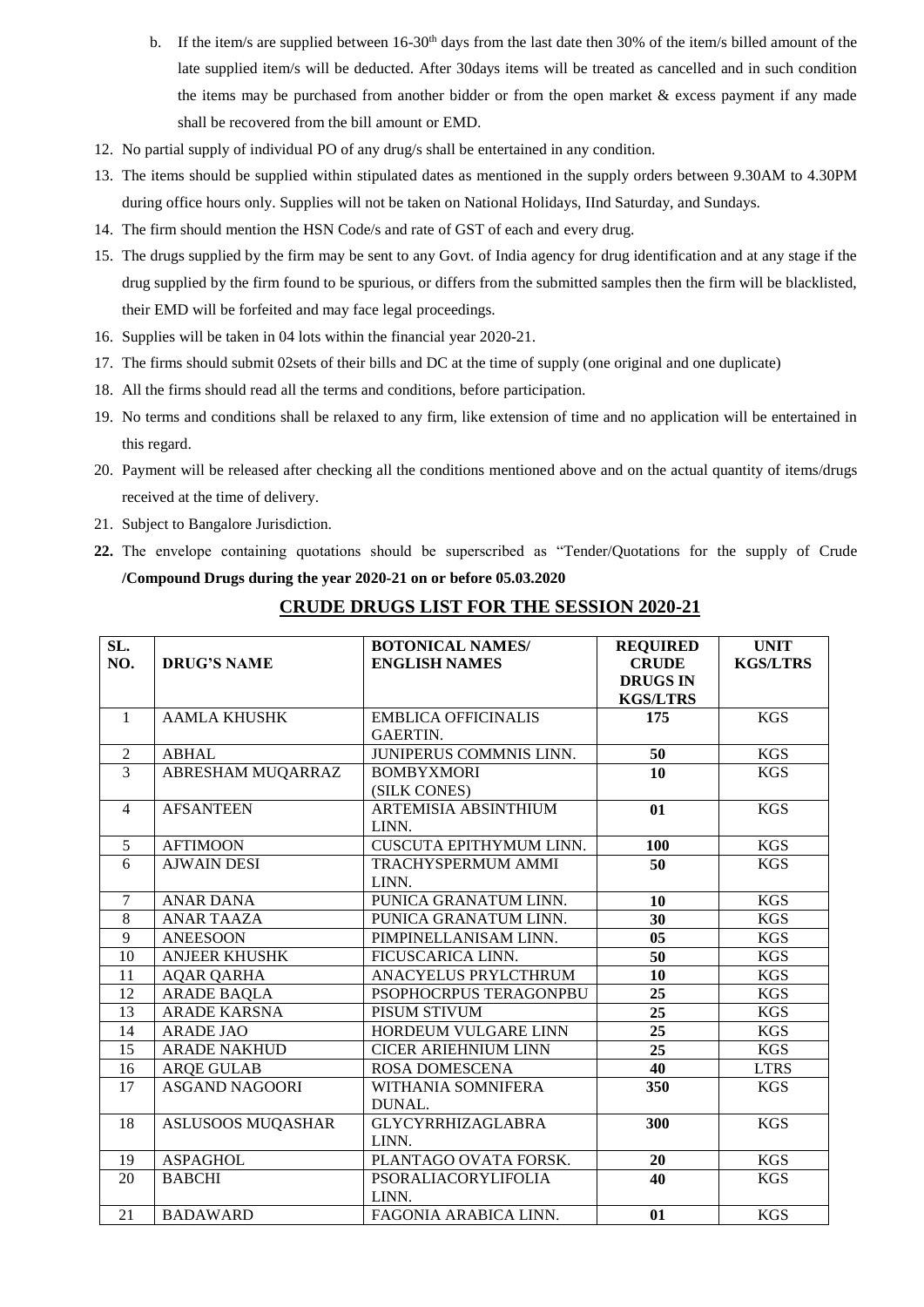| 22 | <b>BADIYAN</b>           | <b>FOENICULUM VULGARE</b>      | <b>100</b>     | <b>KGS</b> |
|----|--------------------------|--------------------------------|----------------|------------|
|    |                          | MILL.                          |                |            |
| 23 | <b>BADRANJBOYA</b>       | MELLISAPARVIFLOABENTH.         | 100            | <b>KGS</b> |
| 24 | <b>BAOBADANG</b>         | EMBELIARIBESBURM.F.            | 06             | <b>KGS</b> |
| 25 | <b>BEHMANSAFAID</b>      | CENTAUREABEHAN LINN.           | 0 <sub>5</sub> | <b>KGS</b> |
| 26 | <b>BEHMANSURKH</b>       | SALVIA HAEMATODES M.           | 01             | <b>KGS</b> |
| 27 | <b>BEKH ANJABAR</b>      | POLIJGONUMBISTUM LINN.         | 10             | <b>KGS</b> |
| 28 | <b>BEKHBABUNA</b>        | <b>METRICARIYA</b>             | 20             | <b>KGS</b> |
|    |                          | <b>CHAMMOMILLA</b>             |                |            |
| 29 | <b>BEKHBADIYAN</b>       | FOENICULUM VULGARE             | 200            | <b>KGS</b> |
|    |                          | MILL.                          |                |            |
| 30 | <b>BEKHIZKHAR</b>        | <b>ANDOPOGAMSHAENARTHUS</b>    | 200            | <b>KGS</b> |
| 31 | <b>BEKH KARAFS</b>       | <b>APIUM GRAVEOLENSS</b>       | 200            | <b>KGS</b> |
|    |                          |                                |                |            |
| 32 | <b>BEKHKASNI</b>         | <b>CHICORUM INDI</b>           | 200            | <b>KGS</b> |
| 33 | <b>BEKH PIYABANSA</b>    | <b>ADHATODA VASICA</b>         | 10             | <b>KGS</b> |
| 34 | <b>BELGIRI</b>           | AEGLE MARMELOS CORR.           | 20             | <b>KGS</b> |
| 35 | <b>BERG NEEM</b>         | <b>AZADIRACTHAINDICALINN</b>   | 650            | <b>KGS</b> |
| 36 | <b>BERG SANA</b>         | CASIAANGUSTFOLIAVAHL           | 200            | <b>KGS</b> |
| 37 | <b>BIHEE DANA</b>        | CYDONIA OBLONGAMILL            | 20             | <b>KGS</b> |
| 38 | <b>BISFAIJ</b>           | POLYPODIUM VULGARE             | 100            | <b>KGS</b> |
|    |                          | <b>LINN</b>                    |                |            |
| 39 | <b>BOOZIDAN</b>          | ORCHIS LATIFOLIA LINN          | 300            | <b>KGS</b> |
| 40 | <b>CARBOLIC ACID</b>     | <b>CARBOLIC ACID</b>           | 45             | <b>KGS</b> |
| 41 | <b>CHHAL ARJUN</b>       | TERMINALIA ARJUNS LINN.        | 75             | <b>KGS</b> |
| 42 | <b>CHHAL BABOOL</b>      | ACACIA ARABICA WILLD.          | 10             | <b>KGS</b> |
| 43 | <b>CHHAL SARAS</b>       | <b>ACACIA SPECIOSA</b>         | 25             | KGS        |
| 44 | <b>CHAKSU</b>            | <b>CASSIA ABSUS LINN</b>       | 40             | KGS        |
| 45 | <b>CHARAITA TALKH</b>    | SWERTIA CHIRATA BUCH.          | 400            | <b>KGS</b> |
|    |                          | <b>HAM</b>                     |                |            |
| 46 | <b>DARCHINI</b>          | <b>CINNAMOUM ZEYLANTICUM</b>   | 125            | <b>KGS</b> |
|    |                          | <b>BLUME</b>                   |                |            |
| 47 | <b>ERSA</b>              | <b>IRIS ENSATA THUNB</b>       |                | <b>KGS</b> |
| 48 | <b>FILFILDARAZ</b>       | PIPER LONGUM LINN              | 01             | <b>KGS</b> |
| 49 | <b>FILFILSIYAH</b>       | PIPER NIGRUM LINN              | 60<br>30       | <b>KGS</b> |
|    | <b>GAOZABAN</b>          |                                |                |            |
| 50 |                          | <b>BORAGO OFFICINALIS LINN</b> | 125            | <b>KGS</b> |
| 51 | <b>GHOONGCHEE SUFAID</b> | <b>ABRUS PRECATORIUS</b>       | 25             | <b>KGS</b> |
| 52 | <b>GILE MULTANI</b>      | <b>MULATANI CLAY</b>           | 25             | <b>KGS</b> |
| 53 | <b>GILE MAKHTOOM</b>     | <b>SEALED CLAY</b>             | 12             | <b>KGS</b> |
| 54 | <b>GILO KHUSHK</b>       | TINOSPORA CARDIFOLIA           | <b>200</b>     | <b>KGS</b> |
| 55 | <b>GULE ANAR</b>         | PUNICA GRANATUM LINN.          | 07             | <b>KGS</b> |
| 56 | <b>GULE DHAWA</b>        | WOOD FORDIA FLORIBUNDA         | 01             | <b>KGS</b> |
|    |                          | <b>SALISB</b>                  |                |            |
| 57 | <b>GULE GAOZABAN</b>     | BORAGO OFFICINALIS LINN.       | 05             | <b>KGS</b> |
| 58 | <b>GULE NEELOFAR</b>     | NYMPHEA ALBA LINN.             | 01             | <b>KGS</b> |
| 59 | <b>GULE SURKH</b>        | ROSA DAMASCENA MILL.           | 400            | KGS        |
| 60 | <b>GULE SURKH TAAZA</b>  | ROSA DAMASCENA MILL.           | 50             | KGS        |
| 61 | <b>GURMARBOOTI</b>       | <b>GYMNEMA SYLVESTER</b>       | 200            | <b>KGS</b> |
| 62 | <b>HABBUL AAS</b>        | MYRTUS COMMUNIS LINN.          | 12             | <b>KGS</b> |
| 63 | <b>HALDI</b>             | CURCUMA LONGA LINN.            | 01             | KGS        |
| 64 | HALELA SIYAH             | <b>TERMINALIA CHEBULA</b>      | 40             | <b>KGS</b> |
|    |                          | RETZ.                          |                |            |
| 65 | <b>HEEL KALAN</b>        | AMOMUMSUBULUM ROXB.            | 20             | <b>KGS</b> |
| 66 | <b>HEEL KHURD</b>        | ELETTARIA CARDAMOMUM           | 02             | <b>KGS</b> |
|    |                          | MATON.                         |                |            |
| 67 | <b>INDERJAW SHIREEN</b>  | WRIGHTIA TINCTORIA R.BR        | 02             | <b>KGS</b> |
| 68 | <b>JAUHARE AJWAIN</b>    | TRACHYSPERMUM AMMI             | 15             | <b>KGS</b> |
|    |                          | LINN.                          |                |            |
| 69 | <b>JAUHARE PUDINA</b>    | MENTHA ARVENSIS LINN.          | 05             | <b>KGS</b> |
| 70 | <b>KABAB KHANDAN</b>     | ZANTHOXYHIM ATATUM             | 10             | KGS        |
| 71 | <b>KAFOOR</b>            | <b>CINNAMOMMUM</b>             | 30             | <b>KGS</b> |
|    |                          | CAMPHORA EBERN.                |                |            |
| 72 | <b>KAFOOR QAISOORI</b>   | <b>CINNAMOMMUM</b>             | 30             | <b>KGS</b> |
|    |                          | <b>CAMPHORAS</b>               |                |            |
| 73 | KAKRHA SINGHI            | CICHORIAM (SPP)                | 25             | <b>KGS</b> |
| 74 | <b>KATEERA</b>           | COCHLOSPERMUM                  | 01             | <b>KGS</b> |
|    |                          |                                |                |            |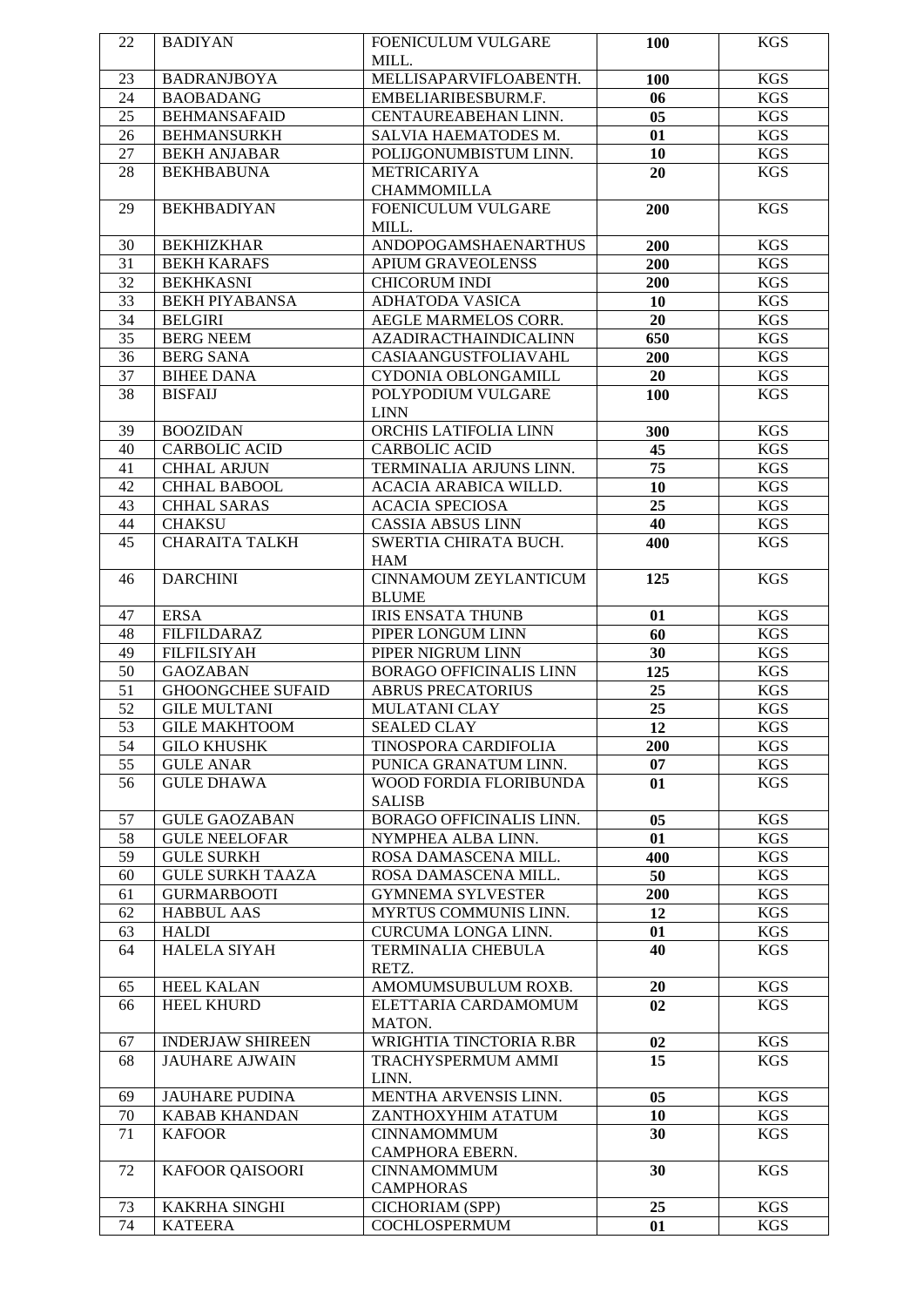|     |                         | RELIGIOSSUM LINN           |                |             |
|-----|-------------------------|----------------------------|----------------|-------------|
| 75  | <b>KATH SAFAID</b>      | <b>ACACIA LEUCOPHLOEA</b>  | 05             | <b>KGS</b>  |
| 76  | <b>KHAKSI</b>           | <b>SISYMBRIUM IRIOM</b>    | 02             | <b>KGS</b>  |
| 77  | KISHNEEZ KHUSHKH        | <b>CORIANDRUM SATIVUM</b>  | 05             | KGS         |
|     |                         | LINN.                      |                |             |
|     |                         |                            |                |             |
| 78  | LUK MAGSOOL             | <b>LAC</b>                 | 02             | <b>KGS</b>  |
| 79  | MAGHZ AMALTAS           | CASSIA FISTULA LINN.       | 40             | KGS         |
|     | (FLOOSH                 |                            |                |             |
|     | KHISYARSHAMBER)         |                            |                |             |
| 80  | MAGHZE CHILGHOZA        | PINUS GERARDIANA WALL.     | 30             | <b>KGS</b>  |
| 81  | <b>MAGHZE NARJEEL</b>   | COCUS NUCIFERA LINN.       | 30             | <b>KGS</b>  |
| 82  | MARZANJOSH              | OLIGANUM VULGARE           | 25             | <b>KGS</b>  |
| 83  | <b>MASTAGI</b>          | PISTACIA LENTISCUS LINN.   | 0 <sub>5</sub> | <b>KGS</b>  |
| 84  | MAWEEZ MUNAQQA          | VITIS VINIFERA LINN.       | 90             | <b>KGS</b>  |
| 85  | <b>MAYEEN KHURD</b>     | TAMARIX ARTICULATA         | 15             | <b>KGS</b>  |
|     |                         | LINN.                      |                |             |
|     |                         |                            |                |             |
| 86  | <b>MAZOO SABZ</b>       | QUERCUS INFECTORIA OLIV.   | 25             | <b>KGS</b>  |
| 87  | <b>MISRI</b>            | DACTYLORHIZA HATAGIREA     | 02             | <b>KGS</b>  |
| 88  | <b>MOCHRAS</b>          | SALMALIA MALABARICA        | 01             | <b>KGS</b>  |
|     |                         | <b>SCOOT</b>               |                |             |
| 89  | <b>MOM SAFAID</b>       | WHITE WAX                  | 55             | <b>KGS</b>  |
| 90  | <b>MOM ZARD</b>         | CERA (BEES WAX)            | 30             | <b>KGS</b>  |
| 91  | <b>MOOSLI SAFAID</b>    | <b>CHLOROPHYTUM</b>        | 12             | <b>KGS</b>  |
|     |                         | ARUNDINACEUM BAKER.        |                |             |
| 92  | MOOSLI SIYAH            | <b>CURCULIGO ORCHIODES</b> | 06             | <b>KGS</b>  |
|     |                         | GAERTN.                    |                |             |
| 93  | <b>MURDAR SANG</b>      | PLUMBI OXIDUM              |                | KGS         |
|     |                         |                            | 100            |             |
| 94  | MUSHKTRAMASHI           | <b>MENTHA POLYGIUM</b>     | 50             | <b>KGS</b>  |
| 95  | <b>NAMAK SAMBHAR</b>    | <b>COMMON SALT</b>         | 25             | <b>KGS</b>  |
| 96  | <b>NAMAK SANG</b>       | <b>ROCK SALTY</b>          | 50             | <b>KGS</b>  |
| 97  | <b>NARKACHOOR</b>       | <b>CURCUMA ZEDOARIA</b>    | 10             | <b>KGS</b>  |
| 98  | <b>NARMUSHK</b>         | <b>MESUA FERREA LINN</b>   | 05             | <b>KGS</b>  |
| 99  | <b>NASHASTA</b>         | TRITICUM AESTIVUM LINN     | 02             | <b>KGS</b>  |
| 100 | <b>NATROON BANJAVI</b>  | SODIUM BICARBUNATE         | 10             | <b>KGS</b>  |
| 101 | <b>NAOSHADAR</b>        | <b>AMMONIUM CHLORIDE</b>   | 01             | <b>KGS</b>  |
| 102 | NEELA THOTHA            | <b>COPPER SULPHATE</b>     | 60             | <b>KGS</b>  |
|     | PETROLIUM JELLY         | PETROLIUM JEELY            | 600            | <b>KGS</b>  |
| 103 |                         |                            |                |             |
| 104 | <b>PHITKARI</b>         | <b>ALUM</b>                | 500            | <b>KGS</b>  |
| 105 | POST AMALTAS            | CASSIA FISTULA LINN.       | 40             | <b>KGS</b>  |
| 106 | POST ANAR               | PUNICA GRANATUM LINN.      | 15             | <b>KGS</b>  |
| 107 | POST BALELA             | TERMINALIA BELLERICA       | 60             | <b>KGS</b>  |
|     |                         | ROXB.                      |                |             |
| 108 | POST HALELA KABULI      | TERMINALIA CHEBULA         | 100            | <b>KGS</b>  |
|     |                         | RETZ.                      |                |             |
| 109 | POST HALELA ZARD        | <b>TERMINALIA CHEBULA</b>  | 200            | <b>KGS</b>  |
|     |                         | RETZ.                      |                |             |
| 110 | POST SANTARA            | <b>CITRUS RETICULATE</b>   | 20             | <b>KGS</b>  |
|     |                         | <b>BLANCO</b>              |                |             |
|     |                         | <b>CITRUS MEDICA</b>       |                |             |
| 111 | POST TURANJ             |                            | 05             | <b>KGS</b>  |
| 112 | <b>QAND SAFAID</b>      | <b>SUGAR</b>               | 17,000         | <b>KGS</b>  |
| 113 | <b>RAAL</b>             | VATERIA INDICA LINN.       | 10             | KGS         |
| 114 | <b>RAUGHANE KUNJAD</b>  | SESANUM INDICUM LINN.      | 4,000          | <b>LTRS</b> |
|     | (ORIGINAL)              |                            |                |             |
| 115 | RAUGHANE NARYAL         | <b>COCONUCIFERA</b>        | 60             | <b>LTRS</b> |
|     | (ORIGINAL)              | (COCONUT OIL)              |                |             |
| 116 | <b>RAUGHANE SARSON</b>  | BRASSICA CAMPESTRIS LINN   | 500            | <b>LTRS</b> |
|     | (ORIGINAL)              |                            |                |             |
| 117 | <b>RAUGHANE ZAITOON</b> | OLEA EUROPAEA LINN         | 100            | <b>LTRS</b> |
| 118 | <b>RAUGHANE ZARD</b>    | <b>CHLARIFIED BUTTER</b>   | 01             | KGS         |
|     | (DESI GHEE)             |                            |                |             |
|     |                         |                            |                |             |
| 119 | <b>REWAND CHEENI</b>    | <b>RHEUM OFFICINALE</b>    | 100            | <b>KGS</b>  |
|     |                         | <b>BAILLON.</b>            |                |             |
| 120 | <b>SADAF SOKHTA</b>     | <b>OSTER SHELL</b>         | 01             | <b>KGS</b>  |
| 121 | <b>SAFEDA</b>           | <b>CARBONATE</b>           | 25             | KGS         |
| 122 | <b>SAJJI KHAAR</b>      | SODIUM CARBONATE           | 01             | <b>KGS</b>  |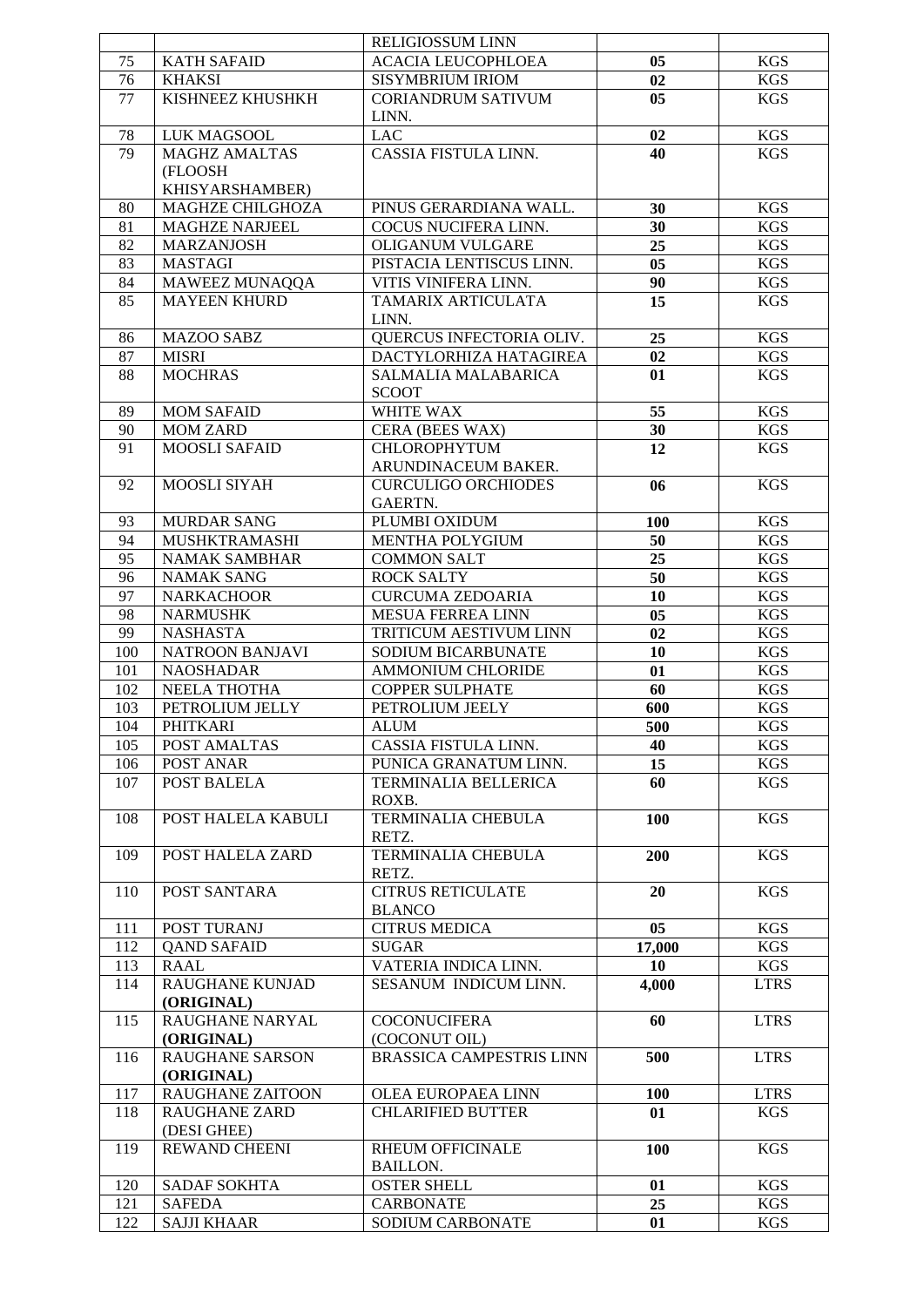| 123 | <b>SALAB MISRI</b>      | ORCHIS LATIFOLIA LINN.          | 30              | <b>KGS</b> |
|-----|-------------------------|---------------------------------|-----------------|------------|
| 124 | <b>SAMAGH ARABI</b>     | <b>ACACIA ARABICA LAM</b>       | 300             | <b>KGS</b> |
| 125 | <b>SAMANDAR JHAAG</b>   | <b>CATTLE FISH BONE</b>         | 20              | <b>KGS</b> |
| 126 | <b>SANG JARAHAT</b>     | <b>SOAP STONE</b>               | 01              | <b>KGS</b> |
| 127 | <b>SANKHAHOLI</b>       | EVOLVULUS ASLINOIDES            | 01              | <b>KGS</b> |
|     |                         | LINN.                           |                 |            |
| 128 | <b>SAPISTAN</b>         | CORDIA DICHOTAMA                | 01              | <b>KGS</b> |
|     |                         | FORST.F                         |                 |            |
| 129 | <b>SAT GILO</b>         | TINOSPORA CORDIFOLIA            | 20              | <b>KGS</b> |
| 130 | <b>SAT LEMON</b>        | <b>CITRUS AURANTIFOLIA</b>      | $\overline{25}$ | <b>KGS</b> |
| 131 | <b>SHAHATRA</b>         | FUMARIA PARVIFLORA LAM.         | 300             | <b>KGS</b> |
| 132 | <b>SHAMEEN</b>          | <b>LIQUID PARAFFIN</b>          | 10              | <b>KGS</b> |
| 133 | SHEETRAJ HINDI          | PLUMBAGO ZEYLANCIA              | 30              | <b>KGS</b> |
|     |                         | LINN.                           |                 |            |
| 134 | <b>SHORA QALMI</b>      | PETRE SALT                      | 50              | <b>KGS</b> |
| 135 | <b>SIBRSAQOOTRI</b>     | ALOE BARBADENSIS LINN           | 150             | <b>KGS</b> |
| 136 | <b>SINDOOR</b>          | <b>RED OXIDE OF LEAD</b>        | 15              | <b>KGS</b> |
| 137 | <b>SIRKA GANAA</b>      | <b>VINE BIER (SUGAR CANE)</b>   | 100             | <b>KGS</b> |
| 138 | <b>SUHAGA BIRYAN</b>    | <b>BOREX</b>                    | 75              | <b>KGS</b> |
| 139 | <b>SUMBULLUTTIB</b>     | <b>NARDOSTACHYS</b>             | 01              | <b>KGS</b> |
|     |                         | <b>JATAMANSI</b>                |                 |            |
| 140 | <b>SUPARI</b>           | <b>ARECA CATECHU</b>            | 12              | <b>KGS</b> |
| 141 | <b>SURANJAN SHIREEN</b> | <b>COLCHICUM LUTEUM</b>         | 450             | <b>KGS</b> |
| 142 | <b>TABASHEER</b>        | <b>BAMBUSA BAMBOSE</b>          | 40              | <b>KGS</b> |
| 143 | <b>TUKHME BABUNA</b>    | MATRICARIA CHAMOMILLA           | 15              | <b>KGS</b> |
| 144 | <b>TUKHME BALANGO</b>   | LALLEMANTIA ROYELEANA<br>BENTH. | 05              | <b>KGS</b> |
| 145 | TUKHME HAYAT            | <b>COAGLANS WTIHAMUS</b>        | 400             | <b>KGS</b> |
| 146 | TUKHME HULBA            | TRIGONELLA FOENUM               | 20              | <b>KGS</b> |
|     |                         | <b>GRAECUM LINN.</b>            |                 |            |
| 147 | <b>TUKHME KARAFS</b>    | APIUM GRAVEOLENUS LINN.         | 15              | <b>KGS</b> |
| 148 | <b>TUKHME KATAN</b>     | LINUM USITATISSIMUM             | 100             | <b>KGS</b> |
|     |                         | LINN.                           |                 |            |
| 149 | <b>TUKHME KHATMI</b>    | ALTHOEA OFFICINALIS LINN.       | 20              | <b>KGS</b> |
| 150 | <b>TUKHME MAKO</b>      | SOLANUM NIGRUM LINN.            | 20              | <b>KGS</b> |
| 151 | TUKHME MUNAQQA          | <b>RAISIMS SEEDS</b>            | 10              | <b>KGS</b> |
| 152 | <b>TUKHME PANWAR</b>    | <b>CASSIATORA LINN</b>          | 40              | <b>KGS</b> |
| 153 | <b>TUKHME RAIHAN</b>    | OCIMUM SANCTUM LINN.            | 20              | <b>KGS</b> |
| 154 | <b>TUKHME TURB</b>      | RAPHANUS SATIVUS LINN.          | 25              | <b>KGS</b> |
| 155 | <b>TURBUD</b>           | OPERCULINA TURPETHUM            | 20              | <b>KGS</b> |
| 156 | <b>UNNAB</b>            | ZIZYPHUS JUJUBE LINN.           | 300             | <b>KGS</b> |
| 157 | <b>USHBA</b>            | <b>SMILEX</b>                   | 120             | <b>KGS</b> |
|     |                         | ARISTOLOCHAEFOLIA               |                 |            |
|     |                         | MILLER.                         |                 |            |
| 158 | <b>USTUKHUDDOOS</b>     | <b>LAVANDULA STEOCHAS</b>       | 125             | <b>KGS</b> |
|     |                         | LINN.                           |                 |            |
| 159 | <b>ZANJABEEL</b>        | ZINGIBAR OFFICINALE ROSE.       | 75              | <b>KGS</b> |
| 160 | ZANJABEEL TAAZA         | ZINGIBAR OFFICINALE ROSE.       | 200             | <b>KGS</b> |
| 161 | ZARANBAD                | CURCUMA ZEDOARIA ROSE.          | 175             | <b>KGS</b> |
| 162 | ZARAWAND MADAHRAJ       | ARISTOLOCHIA ROTUNDO            | 30              | <b>KGS</b> |
| 163 | <b>ZARNAB</b>           | <b>SILVER FIR</b>               | 150             | <b>KGS</b> |
| 164 | <b>ZIRA SIYAH</b>       | CARUM CARVI LINN.               | 100             | <b>KGS</b> |
| 165 | <b>ZIRA SAFAID</b>      | <b>CUMINUM CYMINUM LINN</b>     | <b>100</b>      | <b>KGS</b> |
| 166 | <b>EMPTY CAPSULE</b>    |                                 | 1,00,000 CAPS   | NOS.       |
|     | (1 GRAM CAPS/'00' SIZE) | <b>EMPTY CAPSULES SHELLS</b>    |                 |            |
|     | SINGLE COLOURED         |                                 |                 |            |
| 167 | <b>EMPTY CAPSULE</b>    | <b>EMPTY CAPSULES SHELL</b>     | 1,00,000 CAPS   | NOS.       |
|     | (500 MGS CAPS/°0' SIZE) |                                 |                 |            |
|     | SINGLE COLOURED         |                                 |                 |            |